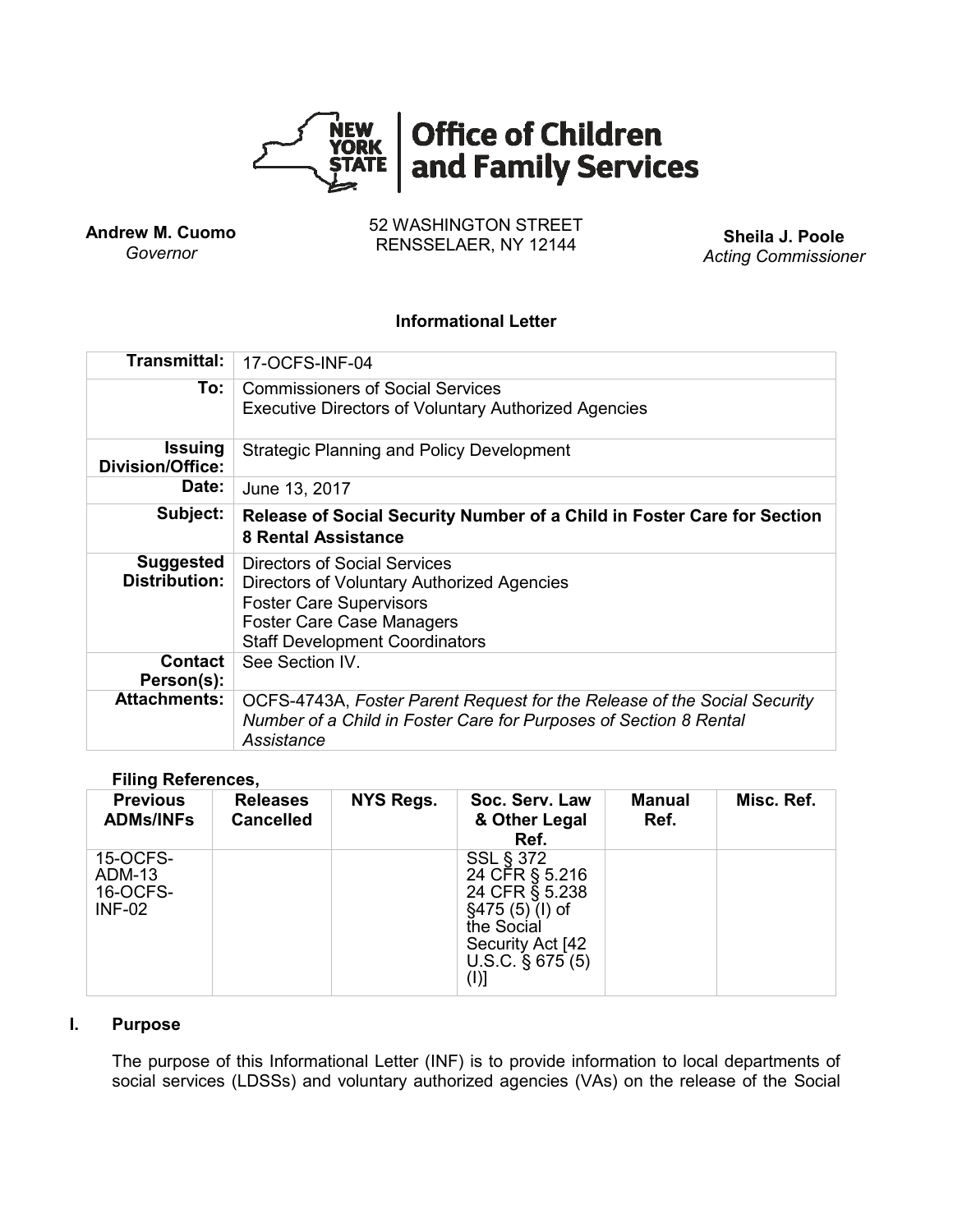Security number (SSN) of a child in foster care to his or her foster parent(s) for the purpose of recertifying or applying for Section 8 rental assistance.

# **II. Background**

The New York State Office of Children and Family Services (OCFS) has received inquiries from various stakeholders pertaining to the release of the SSN of a child in foster care whose foster parent(s) is(are) recertifying or applying for the Section 8 rental assistance program which includes the Housing Choice Voucher Program. 1 To recertify or apply for Section 8 rental assistance, the individual members who make up the household must be verified with the SSN of each member of the assistance applicant's household.<sup>2</sup> After a thorough review of relevant federal and New York State laws and direct consultation with the Social Security Administration, OCFS has determined that there are no federal statutory impediments to disclosing the SSN number of a foster child for the purpose of a foster parent recertifying or applying for Section 8 rental assistance. In addition, Section 372 of the Social Services Law (SSL) affords the OCFS commissioner with adequate state legal authority to authorize LDSSs to disclose the SSN of a child in foster care, as set forth in this release.

### **III. Program Implications**

The policy set forth in this release is consistent with the mutual interest of OCFS, LDSSs, and VAs to protect the financial future of children in foster care by limiting the potential for identity theft. Identity theft occurs when a person unlawfully gains access to someone's personal information and uses it for their own financial gain. Children are often targeted because they have clean credit histories and it may be many years before the theft is discovered. Children in foster care are at even higher risk of becoming victims of identity theft because their personal information passes through the hands of many individuals.

The Preventing Sex Trafficking and Strengthening Families Act (P.L. 113-183) amended federal law<sup>3</sup> requiring a youth in foster care, 14 years of age or older, to receive his or her consumer reports (credit reports) annually, and requiring that the youth be assisted in identifying, interpreting, and resolving any inaccuracies in these reports.<sup>4</sup> This provision of P.L. 113-183 assists in the identification of identity theft; however, it does not eliminate the risk that the SSN of a child in foster care may be used fraudulently. The only effective means of doing so is by limiting the disclosure of the SSN of a child in foster care. This release balances the interest of protecting children in foster care from identity theft with the necessity that the foster parent must verify the members of his or her household for purposes of recertifying or applying for Section 8 rental assistance. Such release is subject to the conditions set forth in this letter and only applies to the release of the SSN of a child in foster care for income-based Section 8 rental assistance.

If the foster parent(s) requests the SSN for a child in foster care for income-based Section 8 rental assistance:

1. The foster parent(s) must fill out form OCFS-4743A and submit the completed form to the LDSS that has legal custody of the child. **VAs are not authorized to release**

 $\overline{a}$ <sup>1</sup> Section 8 Housing Choice Voucher Program [http://www.nyshcr.org/Programs/Section8HCV/.](http://www.nyshcr.org/Programs/Section8HCV/)

 $2$  24 CFR § 5.216.

<sup>3</sup> §475 (5) (I) of the Social Security Act [42 U.S.C. § 675 (5) (I)].

<sup>4</sup> 15-OCFS-ADM-13, *Required Annual Credit Checks for Youth and Young Adults in Foster Care 14 Years of Age and Older*.